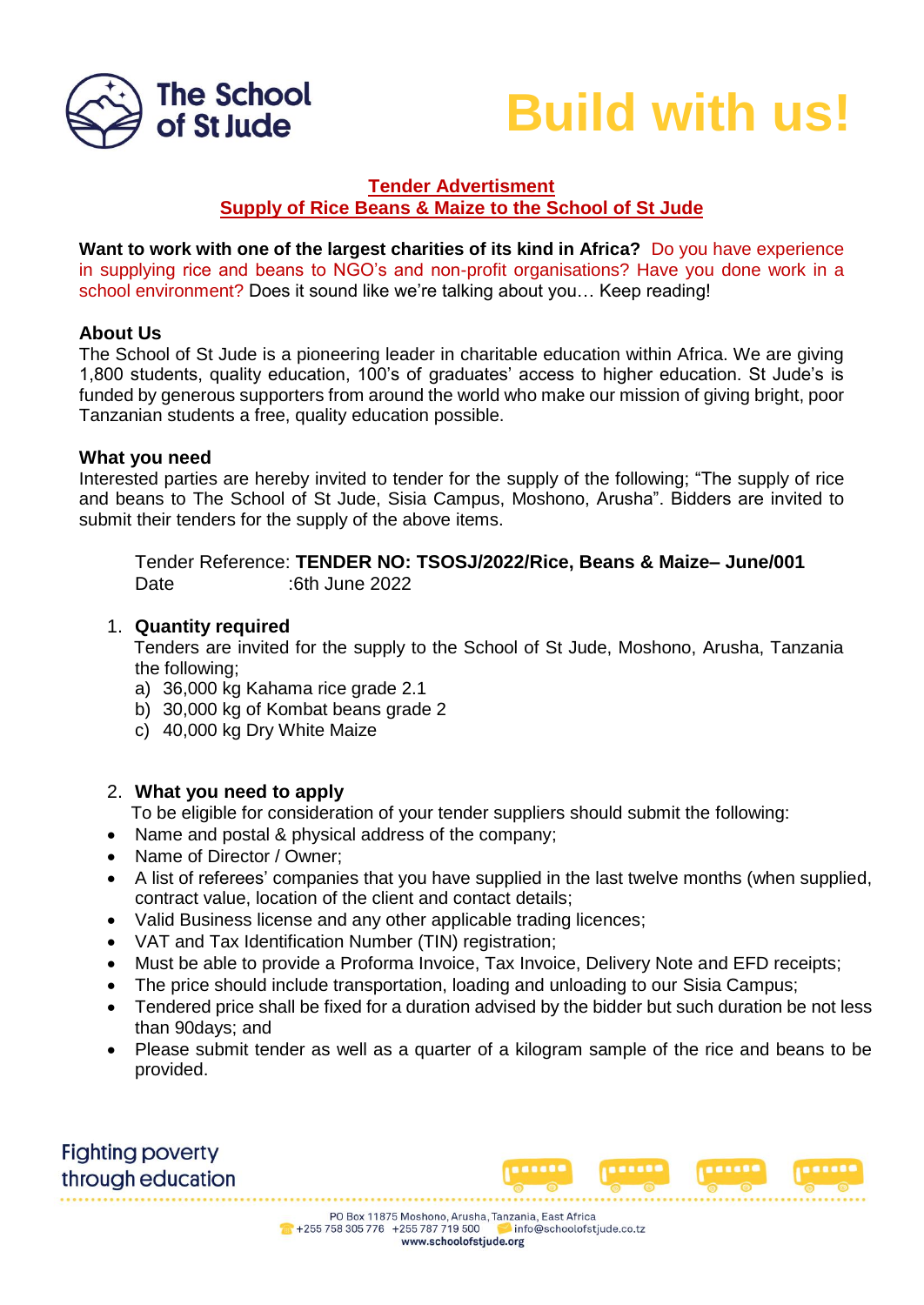

# **Build with us!**

# 3. **Specifications and conditions**

- Kahama rice grade 2.1 and
- Kombat beans grade 2
- Dry white maize

# 4. **Submission**

All Tenders in one original copy, properly filled in, and enclosed in plain envelopes shall be submitted with the necessary documents not later than **13th June 2022 at 9:00am** in a sealed envelope clearly marked

**TENDER FOR SUPPLY OF RICE, BEANS AND DRY WHITE MAIZE TO THE SCHOOL OF ST JUDE SISIA CAMPUS** to the following physical address:

The Head of Purchasing The School of St Jude Sisia Campus P.O. Box 11875 Arusha

## 5. **Opening of tenders**

Tenders will be opened on **13th June 2022 at 11:00 am** in public. All the Tenderers or their representatives are invited to attend the tender opening at St Jude's Boardroom, Sisia Campus. Any of the following reasons will lead to disqualification; Late submission of tenders, electronic tenders, and tenders not received, will not be accepted for the tender opening ceremony for evaluation irrespective of the circumstances.

#### 6. **Notification of outcome**

Bidders shall be notified within 7 days of the tender opening. St Jude's reserves the right to disclose how the outcome was obtained.

# 7. **Enquiries**

Should you have any enquiries please contact: The Head of Purchasing The School of St Jude +255 693 141 235

# **7. Notification of results**

Tenderers will be notified within 7 working days of the tender results.

# **8. No Solicitation statement**

St Jude's conducts its activities in an honest, transparent and fair manner. All bidders will be given an equal opportunity and evaluated accordingly. Potential and/or any bidders shall not in any way attempt to influence the tendering process. Any form of solicitation in order for any bidder to be favored and/or for other bidders to be treated unfairly shall forthwith disqualify any bidder involved in such conduct.

**Fighting poverty** through education